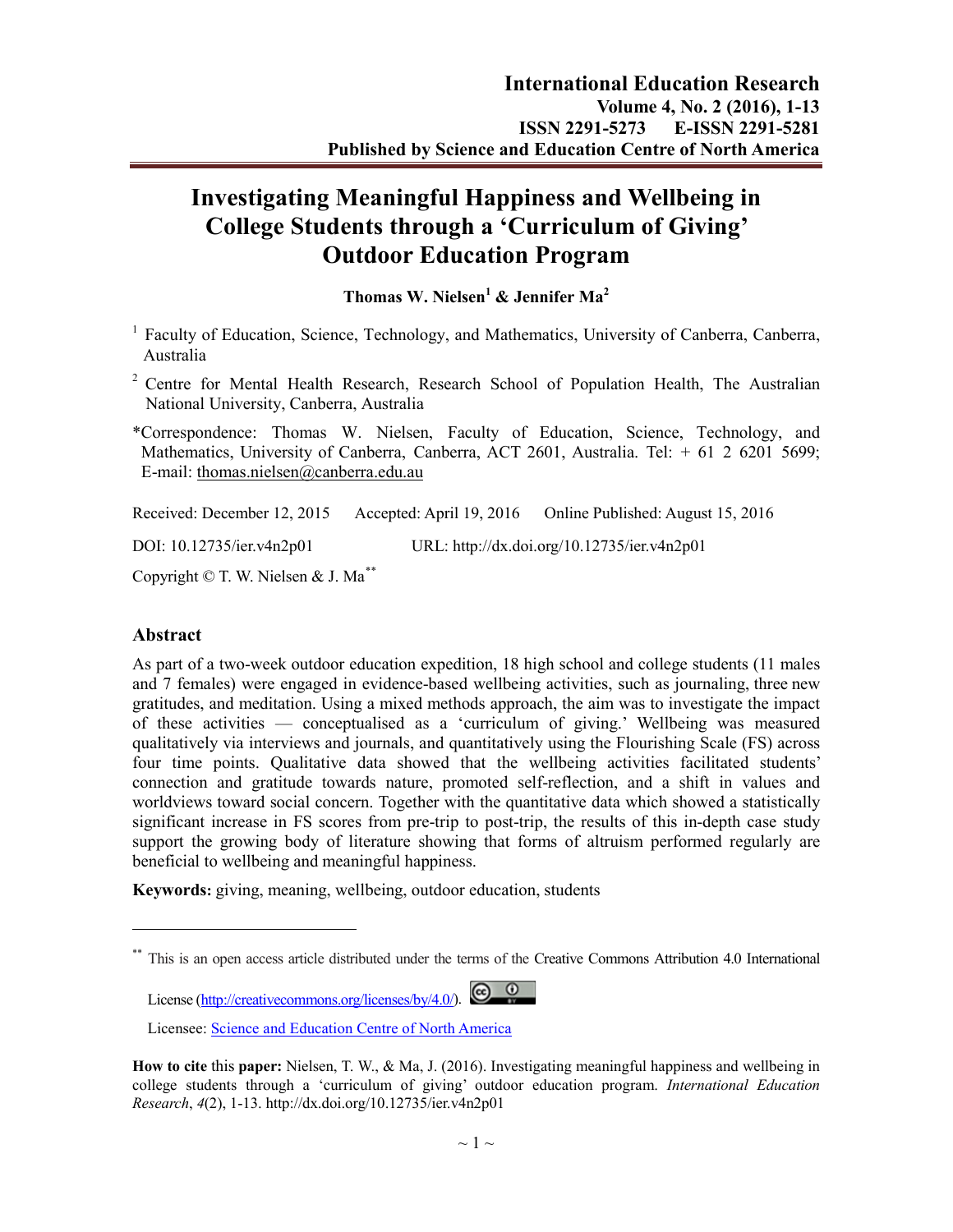## **1. Introduction**

#### **1.1. Positive Psychology and Outdoor Education**

In recent years, there has been a call for integration between the fields of experiential education and fields that share common philosophical roots, such as service-learning [\(Seaman & Gass, 2004\)](#page-11-0) and more recently, positive psychology [\(Berman & Davis-Berman, 2005;](#page-9-0) [Mackenzie, Son, &](#page-10-0)  [Hollenhorst, 2014;](#page-10-0) [Passarelli, Hall, & Anderson, 2010\)](#page-10-1). Here, researchers have suggested that unity and collaboration between the fields can provide effective reform initiatives, lead to the integration of research frameworks, enable research to be situated within a larger empirical base, and improve upon the efficacy of future education programs [\(Mackenzie](#page-10-0) *et al*., 2014; [Seaman & Gass, 2004\)](#page-11-0). Given that positive psychology has encompassed the study of wellbeing and positive mental states such as happiness [\(Lyubomirsky, 2008;](#page-10-2) [Veenhoven, 2008\)](#page-11-1), life satisfaction [\(Diener, Suh, Lucas, &](#page-9-1)  [Smith, 1999\)](#page-9-1), and psychological strengths [\(Keyes, Shmotkin, & Ryff, 2002;](#page-10-3) [Ryff, 1989\)](#page-11-2) over the past two decades, a dearth of literature on the processes and mechanisms behind a wide variety of positive outcomes is readily available. As existing criticisms of adventure education programs suggest that the processes and outcomes behind positive development through adventure have been poorly documented and remain not well understood, interdisciplinary collaboration provides a fruitful pathway for studying wellbeing outcomes [\(Sibthorp & Arthur-Banning, 2004\)](#page-11-3).

Recent studies integrating service learning, positive psychology, and outdoor adventure education have acknowledged the compatibility of positive psychology for studying student outcomes. Within an outdoor education context, student outcomes have been researched from a strengths-based approach, one which involves exploring and developing one's strengths and positive emotions [\(Passarelli](#page-10-1) *et al*., 2010), through the construct of intentionally enhancing wisdom via service learning [\(Bailey & Russell, 2010\)](#page-9-2), and resilience via anti-bullying initiatives and outdoor adventure [\(Beightol, Jevertson, Carter, Gray, & Gass, 2012;](#page-9-3) [Overholt & Ewert, 2015\)](#page-10-4). Alongside topics such as developing strengths, positive emotion, and resilience, recent movements within positive psychology have also highlighted additional fruitful constructs for study in outdoor contexts, such as giving. For example, studies have found that other-giving emotions and behaviours performed regularly are associated with feelings of happiness and life satisfaction [\(Sheldon & Lyubomirsky, 2004\)](#page-11-4), relieving negative states such as sadness and distress [\(Baumann,](#page-9-4)  [Cialdini, & Kendrick, 1981;](#page-9-4) [Midlarsky, 1991\)](#page-10-5), and promoting greater wellbeing, health, and longevity [\(Post, 2005;](#page-10-6) [Schwartz, Keyl, Marcum, & Bode, 2009\)](#page-11-5), where giving appears to be as potent as that of receiving for the giver [\(Brown, 2003;](#page-9-5) [Brown, Nesse, Vinokur, & Smith, 2003;](#page-9-6) [Schwartz](#page-11-5) *et al*., 2009). This research base supports evidence from service-learning approaches which have found that students exposed to meaningful community service experience increased empathy, altruism, and academic outcomes [\(Billig, 2000;](#page-9-7) [Scales, Roehlkepartain, Neal, Kielsmeier,](#page-11-6)  [& Benson, 2006\)](#page-11-6)**.** Based on these overlaps, the specific role of giving within an educational context has been outlined as a potential pathway towards increasing not only student wellbeing, but also community wellbeing and meaningful happiness across a wide range of contexts [\(Nielsen, 2011,](#page-10-7) [2014\)](#page-10-8). The present article aims to build upon this literature by examining how intentional teaching of a 'giving curriculum,' one centred on altruistic thoughts and behaviours, can act to enhance existing outdoor adventure education programs and practices, and promote wellbeing and meaningful happiness in students.

## **2. Method**

### **2.1. Background**

The present study was borne out of collaboration between the expedition leader from the outdoor education program at the University of Canberra Senior Secondary College Lake Ginninderra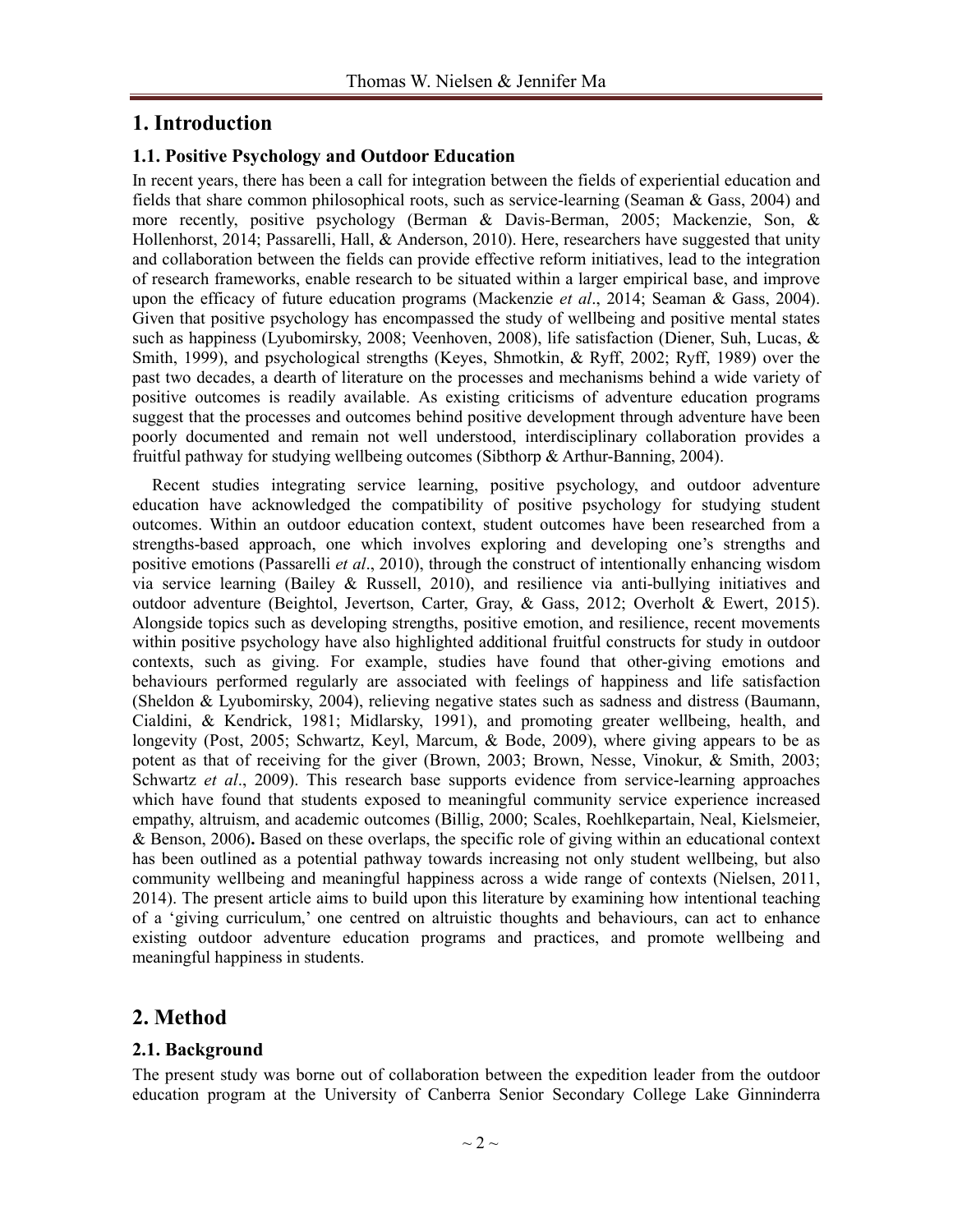(UCSSC Lake Ginninderra), and one of the authors (TWN). The expedition leader had run a successful outdoor education program with Year 11 and Year 12 students for over a decade, and based on TWN's research, wanted to more explicitly incorporate giving into the program. TWN was invited on the trip to aid in running activities and workshops, and researching the impact of the giving overlay.

The enhanced program had been designed to expose students to intentional activities aimed at promoting positive feelings, positive behaviours, or positive cognitions (e.g., being in nature, gratitude, giving, meditation) through a unified educational philosophy—a 'giving curriculum.' This approach differed from both positive psychology and various values education-type programs in general, in that social concern was conceptualised as a fundamental philosophy with which to apply various wellbeing strategies within a synergistic, pedagogical approach, where the meaningful life and social concern were seen as a fundamental component of our health and wellbeing. The shared aim was to investigate the impact of a giving curriculum on high school and college students' levels of wellbeing and meaningful happiness.

#### **2.2. Participants**

Eighteen students (11 males and 7 females) aged between 16 and 19 years of age participated in the current study. The sample was predominantly male  $(61.1\%)$ , and the mean age of the sample was 17.28 (*SD* = 0.95). Students were recruited from the Year 11 and Year 12 cohort from the University of Canberra Senior Secondary College Lake Ginninderra (UCSSC Lake Ginninderra) Lady Musgrave Outdoor Education trip. Alongside the expedition leader and TWN, three staff members who had all been on previous reef trips attended: an academic with extensive outdoor education experience; an experienced scuba diver instructor, and a beginning teacher who had been on several previous trips. Parental consent identified which students were eligible to participate in the project. Ethics approval was obtained from the University of Canberra's Human Research Ethics Committee and the A.C.T Education and Training Directorate.

#### **2.3. Procedure**

As part of an outdoor education expedition to Lady Musgrave Island, Year 11 and Year 12 students were engaged in wellbeing activities, conceptualised as a 'giving curriculum,' across a 14-day trip. Six days were spent travelling from Canberra to Lady Musgrave Island and back, and eight on the island itself. The trip comprised of two components, an outdoor education component that involved the integration of various wellbeing activities, and a research component that aimed to assess their impact. While these wellbeing elements of the program were integrated into the trip for all students, it was voluntary as to whether students wanted to partake in the research component. All students chose to participate in the research component.

#### 2.3.1. *Education Component*

Apart from having opportunities to partake in outdoor activities, such as snorkelling, diving, and nature walks, students were provided with explicit and structured wellbeing activities on the island. These activities stemmed from existing evidence based wellbeing and positive psychology activities, such as journaling [\(Slatcher & Pennebaker, 2006\)](#page-11-7), three new gratitudes [\(Emmons & McCullough,](#page-9-8)  [2003\)](#page-9-8), affirming one's most important values [\(Steele, 1988\)](#page-11-8), performing acts of kindness [\(Dunn,](#page-9-9)  [Aknin, & Norton, 2008\)](#page-9-9) and meditating on positive feelings towards self and others [\(Fredrickson,](#page-10-9)  [Cohn, Coffey, Pek, & Finkel, 2008\)](#page-10-9). The activities were tailored and further developed specifically for application in the school and outdoor education context by the teaching staff with a focus on social concern and giving. These activities included, 'sunset solitude,' 'sunrise warriors,' meditation, and 'SELF CARE AIMS' (Appendix). Across all of the activities, students were explicitly engaged in discussion around how the activities and philosophy around giving and social concern were aligned.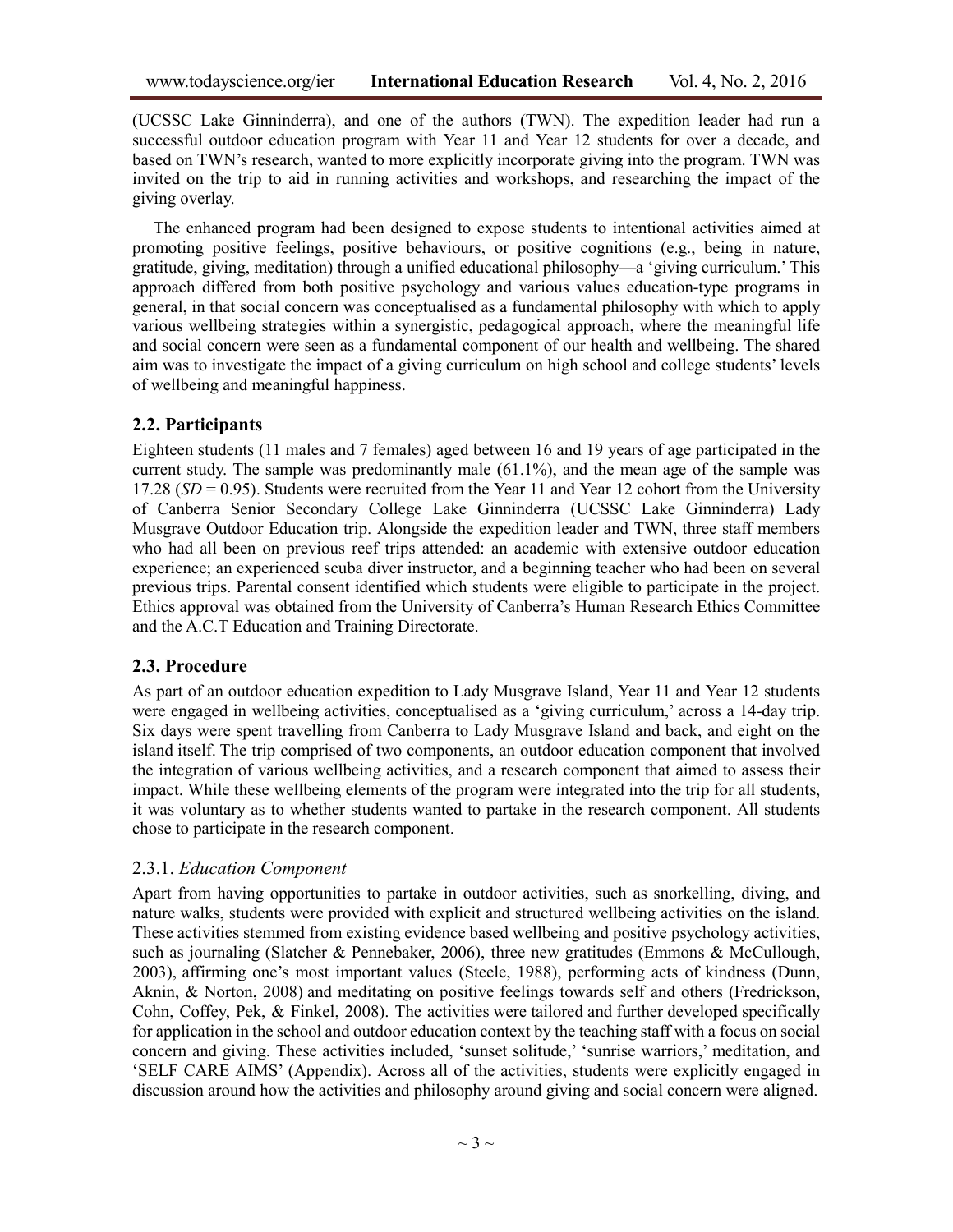### 2.3.2. *Research Component*

In order to evaluate the effect of the additional wellbeing and positive psychology elements to the program, three forms of data were collected: (1) semi-structured interviews, (2) daily journal entries, and (3) wellbeing surveys (Table 1). To track qualitative wellbeing change, students were asked to participate in recorded semi-structured interviews and group discussions with the researchers across the duration of the trip. Here, time would be set aside each day for small groups of students (three to five) to discuss and reflect upon their experiences with the researcher in response to pre-set questions. Student reflections and statements that arose during the set class periods for learning course material were also recorded. In addition to this, students were given journals before the trip commenced, and were encouraged to write daily entries detailing their thoughts, feelings, reflections, and gratitudes. To track quantitative wellbeing change, students were asked to complete a wellbeing survey across four time points: pre-trip (1 week prior), during-trip (last day on the island), post-trip (1 week post), and at 1 month follow-up.

|                           | Time points                                                                          |                                                                                       |                                                                  |                                                                |  |  |  |  |
|---------------------------|--------------------------------------------------------------------------------------|---------------------------------------------------------------------------------------|------------------------------------------------------------------|----------------------------------------------------------------|--|--|--|--|
|                           | Time 1<br>Time 2<br>Time 3<br>Time 4                                                 |                                                                                       |                                                                  |                                                                |  |  |  |  |
|                           | (Pre-trip)                                                                           | (During trip)                                                                         | (Post-trip)                                                      | (Follow-up)                                                    |  |  |  |  |
| Data collection<br>method | First wellbeing<br>survey administered<br>one week pre-trip for<br>baseline measure. | Second wellbeing<br>survey administered<br>on last day on island<br>(Trip day $11$ ). | Third wellbeing<br>survey<br>administered<br>one-week post trip. | Final wellbeing<br>survey administered<br>one-month post trip. |  |  |  |  |
|                           |                                                                                      | Daily journal entries<br>recorded (ongoing).                                          |                                                                  |                                                                |  |  |  |  |
|                           |                                                                                      | Semi-structured<br>interviews recorded<br>(ongoing).                                  |                                                                  |                                                                |  |  |  |  |

| <b>Table 1. Data Collection Timeline</b> |
|------------------------------------------|
|                                          |

### **2.4. Measures**

Wellbeing was measured using the Flourishing Scale [\(FS; Diener](#page-9-10) *et al*., 2010). The FS is a brief eight-item summary measure of the respondent's self-perceived success in important areas of wellbeing such as relationships, engagement, meaning and purpose. As such, the FS was chosen as it comprises of facets that reflect components of meaningful happiness. Respondents were asked to indicate their level of agreement on a seven-point scale, from 1 (*strongly disagree*) to 7 (*strongly agree*) with the following statements: "I lead a purposeful and meaningful life," "my social relationships are supportive and rewarding," "I am engaged and interested in my daily activities," "I actively contribute to the happiness and well-being of others," "I am competent and capable in the activities that are important to me," "I am a good person and live a good life," I am optimistic about my future," and "people respect me." The eight items were summed to provide a single psychological wellbeing score that ranged from 8 (low wellbeing) to 56 (high wellbeing). The measure exhibits good psychometric properties on student populations, high internal reliabilities, and convergent validity with other psychological wellbeing scales [\(Diener](#page-9-10) *et al*., 2010; [Hone,](#page-10-10)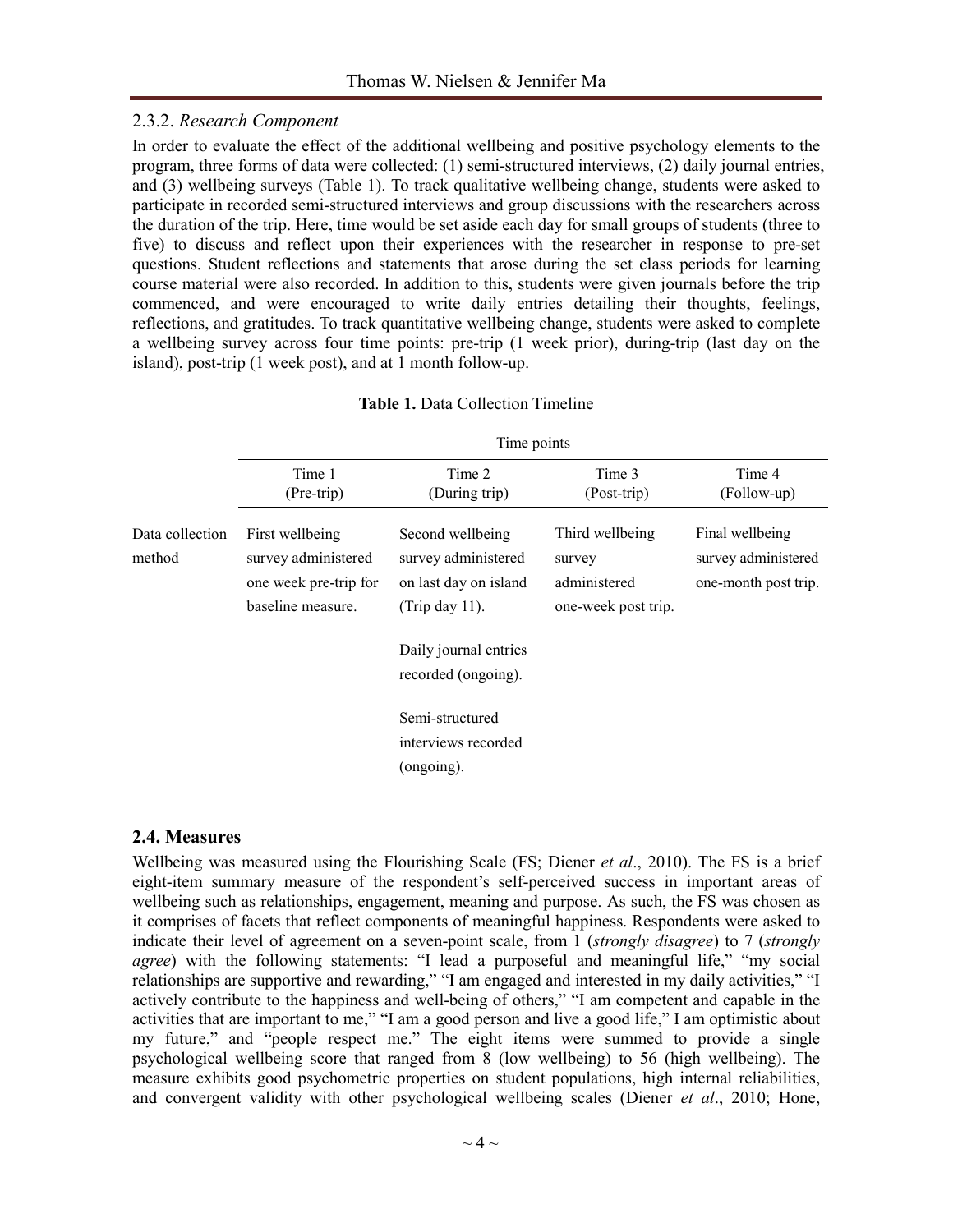[Jarden, & Schofield, 2013\)](#page-10-10). In the current study, the cronbach alpha coefficient ranged from .47 to .89 across the time intervals.

#### **2.5. Data Analysis**

A concurrent mixed methods design was used for collecting and analysing the data, where quantitative and qualitative data were collected at the same time, integrated, and analysed in the context of a single study [\(Driscoll, Appiah-Yeboah, Salib, & Rupert, 2007\)](#page-9-11). Qualitative data (e.g., semi-structured interviews, journals, and observations) was coded for main themes using the constant comparative method [\(Boeije, 2002;](#page-9-12) [Glaser & Strauss, 1967\)](#page-10-11), and member-checking was employed to ensure validity of raw data [\(Creswell & Miller, 2000\)](#page-9-13). Student participant names were changed to protect anonymity. Quotes the researchers assessed as most potently representing the emergent themes were reported in the results section. Quantitative data (e.g., wellbeing surveys) was scored and analysed using IBM Statistical Package for Social Scientists (SPSS, version 21), and a paired-samples t-test was conducted to evaluate the impact of the wellbeing activities on student's scores on the Flourishing Scale (FS). FS total scores were compared across Time 1 (pre-trip) and Time 2 (during trip), Time 2 (during trip) and Time 3 (post-trip), Time 3 (post-trip) and Time 4 (1 month follow-up), and Time 1 (pre-trip) and Time 4 (1 month follow-up) to assess significant changes between the time points.

## **3. Results**

#### **3.1. Semi-Structured Interviews and Daily Journal Entries**

The interviews and daily journal entries detailed a range of personal thoughts and feelings centred around three main overlapping themes: students experiencing feelings of connection and gratitude towards nature, self-reflection and assessment, and a shift in world-views towards social concern. Interestingly, though being connected to nature and the beauty of the island seemed to transport the students into the present, and became a conduit for them to experience a sense of inner peace and tranquillity, it also provided students the opportunity to reflect upon their life and the disparity of living on the island in "paradise" and the stresses and burdens awaiting them at home.

"*The serenity and peacefulness makes the island the closest place I've felt to heaven. There's no other place I'd rather be*…" (Martin)

"*… How can you put something so beautifully indescribable into words? Some people are lucky when they can experience something that changes their life. I am so happy to say that I am one of those lucky people.*" (Penelope)

"*The sun kisses my skin gently as I run sand through my toes. I sit here thinking about how calm this island makes me. How I don't have to wake up stressed about school, or work, or family, or life... I wonder how I will cope when I finally get back to the stresses of Canberra. I wonder if I will feel this same peace anywhere in the near future. I really hope I do. I appreciate this island more and more each day. It has given me the inner peace that I have been searching for... This island has shown me things and emotions of mine that I never knew I had.*" (Rebecca)

Aside from the natural beauty of the island, the incorporation of the wellbeing interventions and giving curriculum facilitated increased knowledge and self-awareness of the students' own levels of wellbeing. For example, we observed that before SELF CARE AIMS was taught, when students were asked the question: "What are you doing to look after yourself?" responses were limited to taking care of basic needs such as having enough food and drink, getting to sleep early, and having time to relax with friends. After students were explicitly taught the SELF CARE AIMS, students expressed more nuanced understandings of ways to look after themselves. They could list more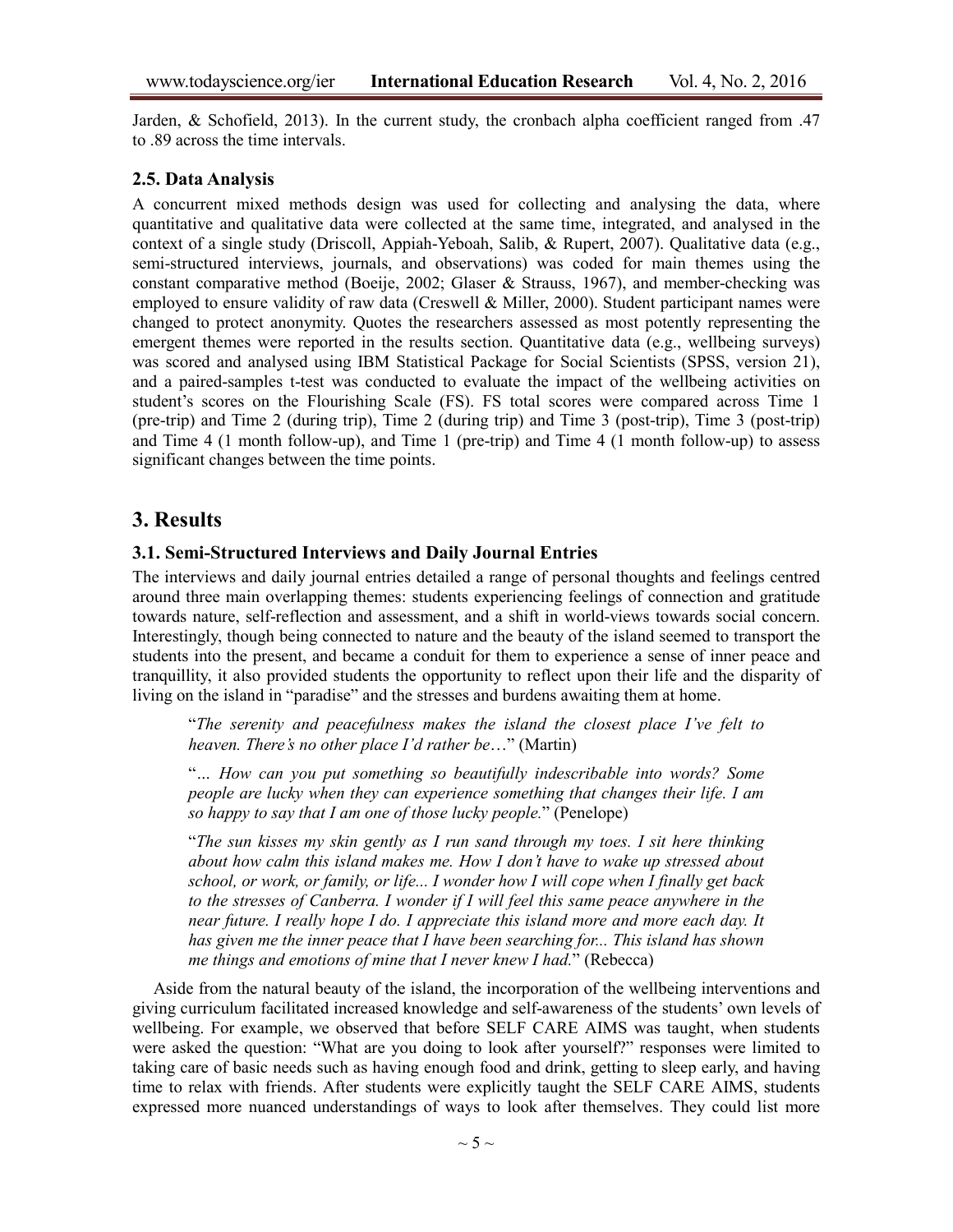areas in need of attention and elaborate on these as they related to their lives. What was also significant was how many of them, without being asked directly, talked about how useful they felt the activity had been.

"*I think it was pretty good because it did cover a lot. And probably things that you wouldn't normally consider to be so important for your overall wellbeing. Like things like creativity, like you don't really think about.*" (Kelly)

"*I think it sort of helped me realise a lot of things that I was maybe missing out on or not as focused on that I should probably try to improve. Just for a way of remembering is good.*" (Penelope)

"*I actually thought it was a really, really clever acronym. I think I'll probably look at it as I sort of go on through life a bit later and make a checklist that you know, is everything going okay? And you know, does it mean you're happy? I think it's very good to just be able to look at and use*." (Dan)

"*I've been thinking about them a fair bit… Just how they all like… such a small little thing of words but they mean so much.*" (James)

With the incorporation of the wellbeing interventions and giving curriculum, students also touched upon how they experienced a deeper sense of happiness and meaning, and how this profound shift in their values has deeply changed them and would influence their futures.

"*I have felt a change in myself, which I think comes from the amazing underwater experiences but also the meditation sunrise warriors and the talks we have had on giving and self care aims… I feel as if I have grown as a person as well as being part of this team… Being here gives me a different kind of happiness which I have never really felt before, it's such an amazing feeling.*" (Penelope)

"*What the work [the staff] have done has really added to the trip as well, all the gratitude sort of things have really added to the trip and I'm going to actually keep a gratitude journal and everyday write down three things I'm thankful for. And just really be thankful in my life for the little things. I appreciate hard work a lot more, and I appreciate all the work that goes into teamwork and how everyone pitches in and I'm just so thankful to have the opportunity to go on this trip, it meant so much.*" (James)

"*[the staff] taught me a lot, like taught me to stay calm in stressful situations and like to kinda step back and think about it and things like that… And whenever I feel stressed or down or things like that I'll think back to those amazing two weeks.*" (Tanya)

Some students, in particular, were driven to reflect honestly on their past and their character, which prompted realisations about how they could be better people.

"*Their [people on the island] kindness has astounded me and has made me realise how selfish I have been, it's given me time to reflect on my past and has given thought to regret but it's also given me thought to repent, I've made many mistakes worth noting but no achievements. This needs to change.*" (Bruce)

"*This trip has changed my life. It has made me reflect on myself and my values. It has cleared my head and made me really focus on things that are important to me. I'm going back home with better values, thinking about what makes me happy and how to make other people happy.*" (Dan)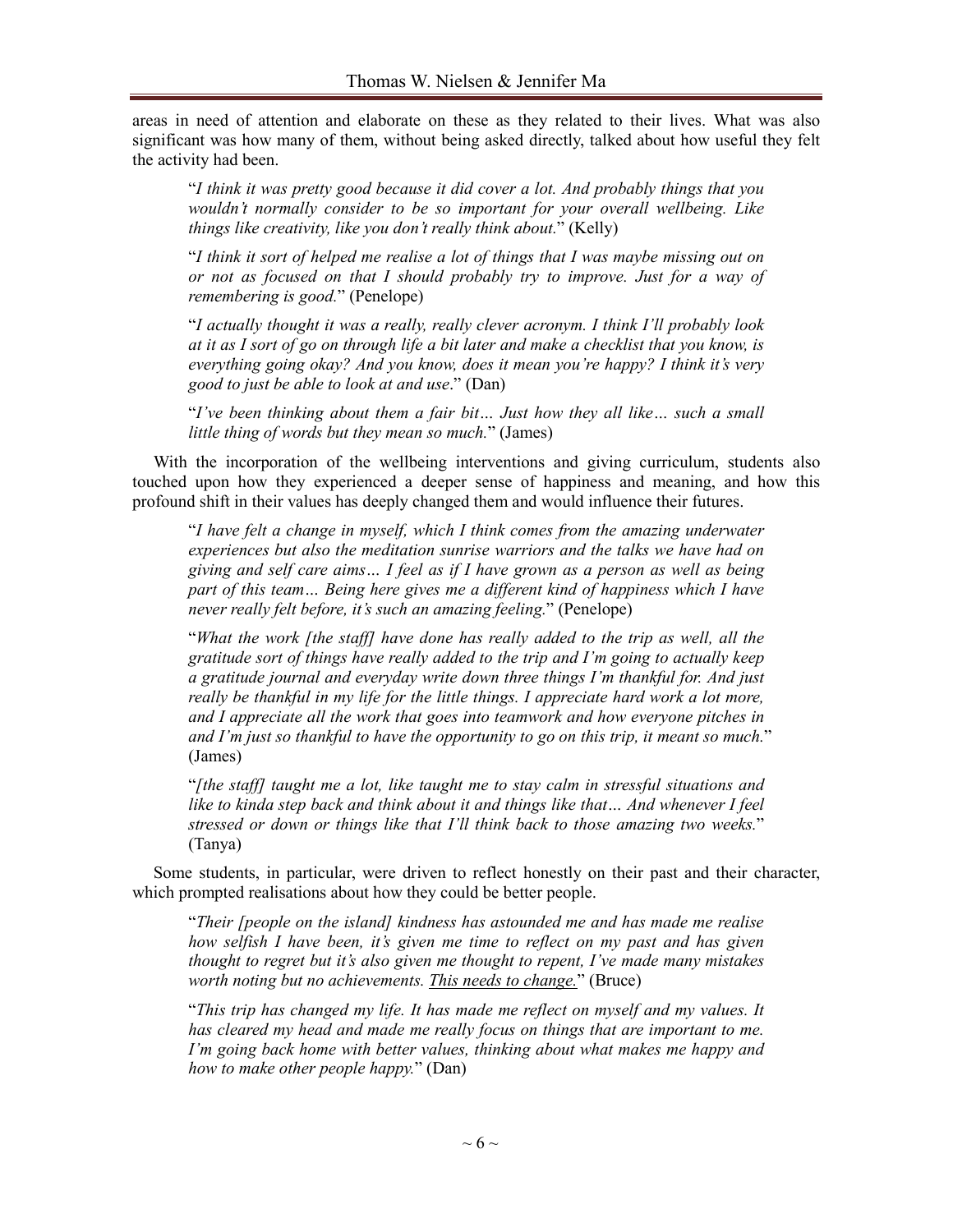"*This trip has been like a breath of life into me and it has affected me so much. From this trip I'll be taking away a different perspective about life, one where I'm more grateful for the little things. It has made me more aware of the world I live in and more mindful of myself... I know that when I get back to Canberra I'll be a changed man in so many different ways. I can't see my lifestyle being the same as it was two weeks ago.*" (James)

Interestingly, as illustrated in the respective quotes from three different students who had previously attended the reef trip, when it was taught without an overlay of the giving curriculum, talked about how having the giving component made the experience more meaningful.

"*I think this time with the expedition leader, there was a lot more personal reflection… [We were] encouraged to think about what the island meant to us and what the experience meant to us, so I think I was more reflective on this trip than last time.*" (Kelly)

"*I think that overall the way that the leader ran the trip sort of allowed us to take away more from it as a whole experience as opposed to just individual things we would see on a snorkel.*" (Hayley)

"*This time's been a lot more focused on what you get out of the trip, instead of last year it was more like just go and have heaps of fun and go home. [I have] more understanding of teamwork and what it takes to put this trip together, and the whole giving, and what you get out of giving to other people, and how it can affect your life… I could probably just help people more than I used to.*" (Georgina)

Overall, the student journal entries highlighted how the experience gave the students an opportunity to connect with something larger than themselves, to express awe and reverence for nature, and stimulated them towards re-evaluating their lives, and in many cases, facilitated profound shifts in their values and worldview.

#### **3.2. Flourishing Surveys**

A paired-samples t-test was conducted to evaluate the impact of the wellbeing activities on student's scores on the Flourishing Scale (FS). Based on meta-analytic studies that show that positive psychology interventions significantly enhance wellbeing (Bolier *et al*[., 2013;](#page-9-14) [Sin & Lyubomirsky,](#page-11-9)  [2009\)](#page-11-9), it was hypothesised that the students' scores on the FS would increase from baseline (pre-trip); however, it was unknown to the researchers as to whether the positive change would be sustained.

There was a statistically significant increase in FS scores from Time 1, pre-trip  $(M = 46.11, SD =$ 3.27) to Time 2, during trip/last day on island  $(M = 48.89, SD = 4.17)$ ,  $t(17) = -3.329, p = 6.01$ (two-tailed). The mean increase in FS scores was - 2.77 with a 95% confidence interval ranging from - 4.538 to - 1.017. The eta squared statistic (.39) indicated a large effect size.**[1](#page-6-0)** No significant changes in FS score were found for any of the follow-up measurements. Instead, levels of wellbeing appeared to decline to baseline levels, though non-significantly, after the trip (Table 2). Together with the qualitative data, this suggests that the explicit teaching of the giving curriculum made an important contribution to the wellbeing of the students across the duration of the island stay, but that these effects did not appear to be sustained when the students returned to their daily settings. This was supported in follow-up interviews, where students commented on the difficulty of sustaining new practices in un-changed settings – e.g., "I wish we still had someone to meditate with like we did on the island" (Georgina); "I forgot about SELF CARE AIMS when I got home" (Kelly); "It

<span id="page-6-0"></span><sup>&</sup>lt;sup>1</sup> This finding was replicated in the 2014 cohort with the same amount of participants (18).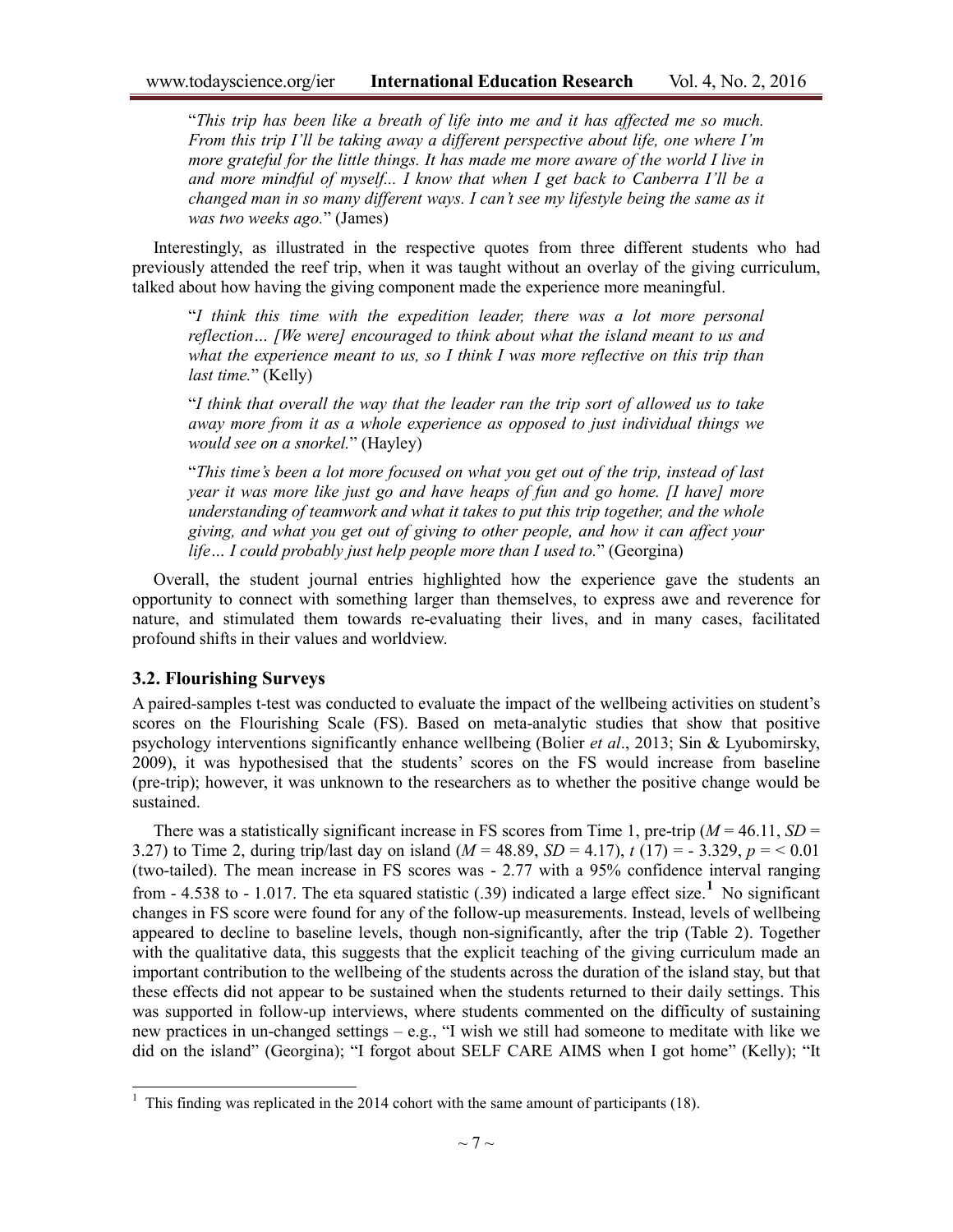was hard to remember the good feelings you had on the island when you were suddenly by yourself again" (Martin).

|        | $\boldsymbol{N}$ | Min | Max | M     | <i>SD</i> |
|--------|------------------|-----|-----|-------|-----------|
| Time 1 | 18               | 39  | 51  | 46.11 | 3.27      |
| Time 2 | 18               | 39  | 56  | 48.89 | 4.17      |
| Time 3 | 18               | 39  | 55  | 47.33 | 3.83      |
| Time 4 | 17               | 32  | 56  | 46.41 | 5.83      |

**Table 2.** Measures of Central Tendency and Dispersion for FS Wellbeing

*Note.* FS total score ranges from 8 (low wellbeing) to 56 (high wellbeing)

#### **4. Discussion**

The key question guiding this research was: how can intentional teaching of a 'giving curriculum' promote and enhance existing outdoor adventure education programs and practices? As evidenced by the Flourishing Scale administered before and at the end of the island stay, there was a significant positive effect on students' wellbeing. Most telling, however, was the data from the semi-structured interviews and journal entries, where students spoke favourably about the educational program and reported greater constructive awareness of their state of mind, emotions and overall wellbeing; increased knowledge and experience of evidence-based interventions for increasing wellbeing; and enhanced learning experiences during their eight days spent on the island. The latter finding was supported, in particular, by the three students who had been on previous trips, as they spoke about how they had been fun and exciting too, but not as meaningful in terms of developing understandings and strategies. It was not just the island and its wildlife that was important to them, but also the awareness of, and strategies for increasing, individual and collective wellbeing that made the trip more meaningful and satisfying to them.

In terms of wellbeing sustainability, although the students expressed clear intentions to continue to feel greater wellbeing and happiness through use of the wellbeing tools learnt on the island, the non-significant results from the Flourishing Scale between any of the follow-up measures, seems to suggest a less optimistic picture. Here, follow-up surveys showed that the students' wellbeing slowly returned to where it was before the trip. This further supports what we also already know from the larger literature: that our day-to-day practices are important when it comes to supporting and sustaining wellbeing [\(Lyubomirsky, Sheldon, & Schkade, 2005\)](#page-10-12)**.** The challenge for educators is to help students translate the principles learnt from the educational program or intervention into their daily lives, where there are usually more problems and challenges, and certainly fewer of the novel experiences had on an outdoor education trip. Follow-up interviews with students confirm that many of them felt it was difficult to continue the wellbeing strategies—i.e., SELF CARE AIMS and meditation—when they were no longer part of the trip and supported by staff. In other words, if the day-to-day environment is key to sustainable wellbeing change, it seems necessary to implement in the day-to-day curriculum more of what created the positive change to begin with.

#### **4.1. Strengths and Limitations**

The program presented with many notable strengths stemming from the staff's ability to implement the giving curriculum within the existing outdoor education program. For instance, in order for the program to create positive transformation in its students, staff were required to understand, translate,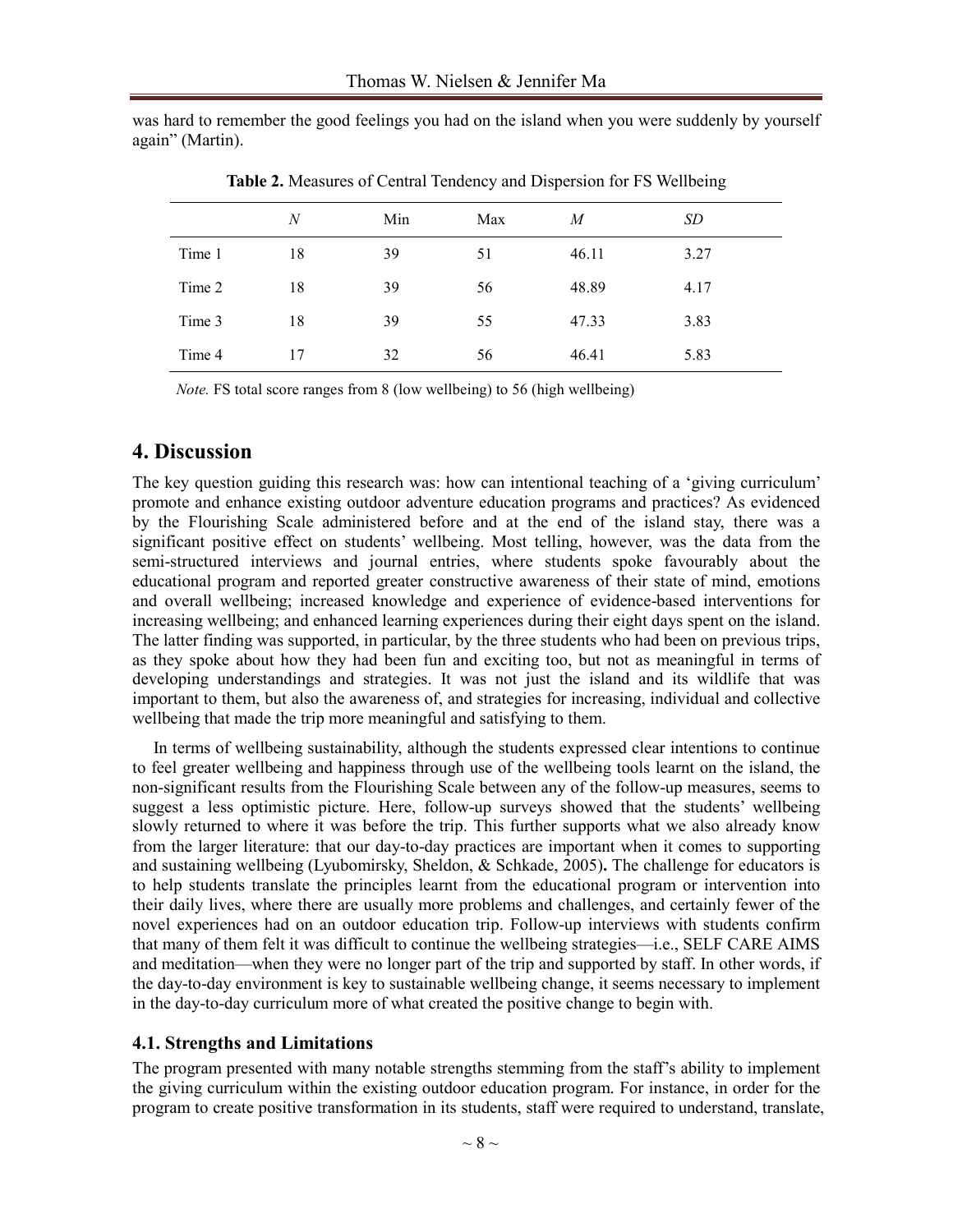and apply the curriculum of giving flexibly to each specific teaching context, as well as possess the capability to model the principles of giving and social concern themselves. We believe that a large element of the program's success was attributed to the capabilities of the staff, suggesting that working closely with staff in the training and implementation process would greatly benefit the translation of the curriculum of giving principles. It should also be noted that the present study would not have been possible without the openness and willingness of the staff to have the outdoor education program evaluated by the researchers. This enabled us to observe an already established outdoor education program, capturing real students, in a real learning context, thus, supporting the ecological validity of the study.

The study also presented with a few limitations due to the nature of being an in-depth case study. For instance, our sample size  $(N = 18)$  was small, limiting the generalizability of our findings to the wider population. Future studies may benefit from assessing the impact of such programs within a larger student population, and in varied contexts. In addition to this, as the program was designed to expose students to a range of activities that they could freely choose to partake in, activities were not assigned to students, and there were no control groups. As such, we could not explicitly distinguish the effect of being on the island and in nature, from the wellbeing activities. However, as the aim in this project was to provide a whole experience for the students, and to explore how this overlay could add to and complement the wellbeing effects that already occur through outdoor education, we viewed this as supporting a holistic approach to improving wellbeing, as well as mirroring a classroom context.

#### **4.2. Conclusion**

The giving curriculum — a phrase used in this study to encompass evidence-based components of meaningful living and wellbeing— was not a set curriculum. It was not even a model or framework as such, but rather a philosophy with an underlying foundation of giving and social concern. As such, the tools and activities employed in a program that are encompassed by this philosophy can, in principle, include a number of various strategies and activities, but what seems important is to collaboratively develop a shared vision and language when implementing and engaging with these, such as was observed in this study.

Naturally, it is hard to dis-entangle the benefits from simply being in nature with that of the explicit wellbeing strategies employed in the program. However, rather than seeing the two aspects as separate, the educational program in this study allowed for seeing being in nature as an opportunity to give to the natural environment, and thus expand students' awareness of the dimensions in which it is possible to give. From respecting the wildlife to leaving the campsite cleaner than when we found it, giving and social concern was seen as philosophy of being, rather than just an 'add on' to existing curriculum. Being in such an 'ecology of giving', involving giving to our natural environments as well as our social relationships, had a positive impact on the participants.

However, the fact that our data showed that the benefits of the wellbeing strategies taught on the island wore off as students returned to their normal context highlights that schools often find it difficult to support effective wellbeing interventions in their daily curriculum. It seems that if swimming with green sea turtles is a somewhat easy way to feel elation within oneself and 'at one' with something greater than oneself, then the next step might be to try and re-unite with such feelings when doing a service that is less glamorous. If meaningful happiness is found in being something for others, then it seems possible it can be found in anything that is of service to others. The challenge is one of finding nuanced ways of self-care and social and environmental concern that are embedded seamlessly in daily life. This will require reconfiguring our understanding of giving as merely an overt act that solely benefits the receiver, to giving as an essential practice for promoting individual and collective wellbeing, of which can appear in many contexts and forms.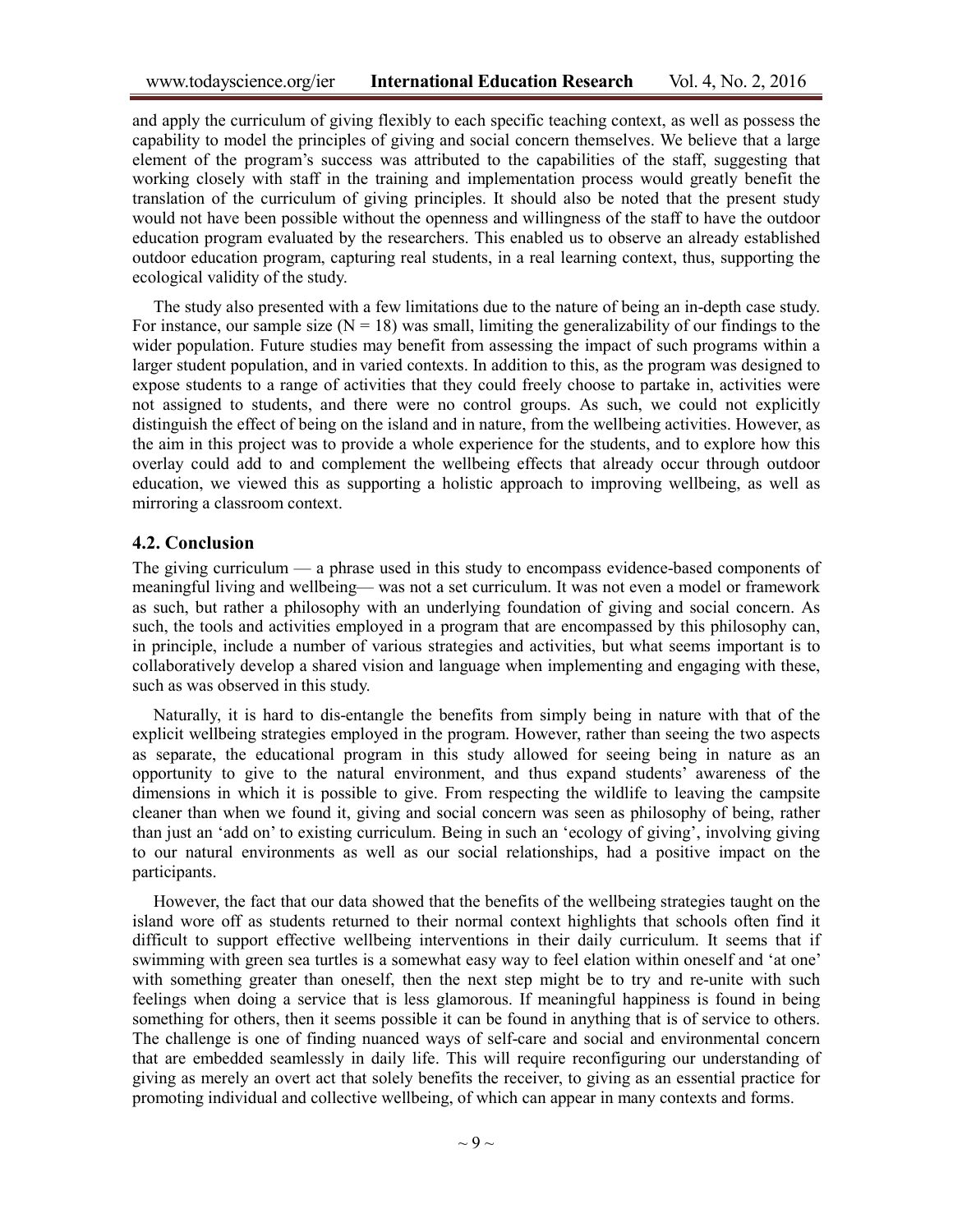#### **Acknowledgements**

We would like to express our gratitude to the staff members on the 2013 Lady Musgrave Island trip, and the eighteen students who all took part in the research project. We would also like to acknowledge the substantial in-kind support provided for this project by the Lake Ginninderra College and the University of Canberra.

#### **References**

- <span id="page-9-2"></span>[1] Bailey, A., & Russell, K. (2010). A way to wisdom through service and relationships. *Journal of Experiential Education*, *32*(3), 317-321.
- <span id="page-9-4"></span>[2] Baumann, D. J., Cialdini, R. B., & Kendrick, D. T. (1981). Altruism as hedonism: Helping and self-gratification as equivalent responses. *Journal of Personality and Social Psychology*, *40*(6), 1039-1046. doi: 10.1037/0022-3514.40.6.1039
- <span id="page-9-3"></span><span id="page-9-0"></span>[3] Beightol, J., Jevertson, J., Carter, S., Gray, S., & Gass, M. (2012). Adventure education and resilience enhancement. *Journal of Experiential Education*, *35*(2), 307-325.
- <span id="page-9-7"></span>[4] Berman, D. S., & Davis-Berman, J. (2005). Positive psychology and outdoor education. *Journal of Experiential Education*, *28*(1), 17-24. doi:10.1177/105382590502800104
- <span id="page-9-12"></span>[5] Billig, S. H. (2000). Research on K-12 school-based service-learning: The evidence builds. *Phi Delta Kappan*, *81*(9), 658-664.
- <span id="page-9-14"></span>[6] Boeije, H. (2002). A purposeful approach to the constant comparative method in the analysis of qualitative interviews. *Quality & Quantity*, *36*(4), 391-409. doi:10.1023/A:1020909529486
- [7] Bolier, L., Haverman, M., Westerhof, G. J., Riper, H., Smit, F., & Bohlmeijer, E. (2013). Positive psychology interventions: A meta-analysis of randomized controlled studies. *BMC Public Health*, *13*(119), 1-20. doi:10.1186/1471-2458-13-119
- <span id="page-9-5"></span>[8] Brown, S. L. (2003). An altruistic reanalysis of the social support hypothesis: The health benefits of giving. *New Directions for Philanthropic Fundraising*, *42*, 49-57. doi:10.1002/pf.48
- <span id="page-9-13"></span><span id="page-9-6"></span>[9] Brown, S. L., Nesse, R. M., Vinokur, A. D., & Smith, D. M. (2003). Providing social support may be more beneficial than receiving it: Results from a prospective study of mortality. *Psychological Science*, *14*(4), 320-327. doi:10.1111/1467-9280.14461
- [10] Creswell, J. W., & Miller, D. L. (2000). Determining validity in qualitative inquiry. *Theory Into Practice*, *39*(3), 124-130. doi:10.1207/s15430421tip3903\_2
- <span id="page-9-10"></span><span id="page-9-1"></span>[11] Diener, E., Suh, E. M., Lucas, R. E., & Smith, H. L. (1999). Subjective well-being: Three decades of progress. *Psychological Bulletin*, *125*(2), 276-302. doi:10.1037/0033-2909.125.2.276
- [12] Diener, E., Wirtz, D., Tov, W., Kim-Prieto, C., Choi, D., Oishi, S., & Biswas-Diener, R. (2010). New well-being measures: Short scales to assess flourishing and positive and negative feelings. *Social Indicators Research*, *97*(2), 143-156. doi:10.1007/s11205-009-9493-y
- <span id="page-9-11"></span><span id="page-9-9"></span>[13] Driscoll, D. L., Appiah-Yeboah, A., Salib, P., & Rupert, D. J. (2007). Merging qualitative and quantitative data in mixed methods research: How to and why not. *Ecological and Environmental Anthropology*, *3*(1), 19-28.
- <span id="page-9-8"></span>[14] Dunn, E. W., Aknin, L. B., & Norton, M. I. (2008). Spending money on others promotes happiness. *Science*, *319*(5870), 1687-1688. doi:10.1126/science.1150952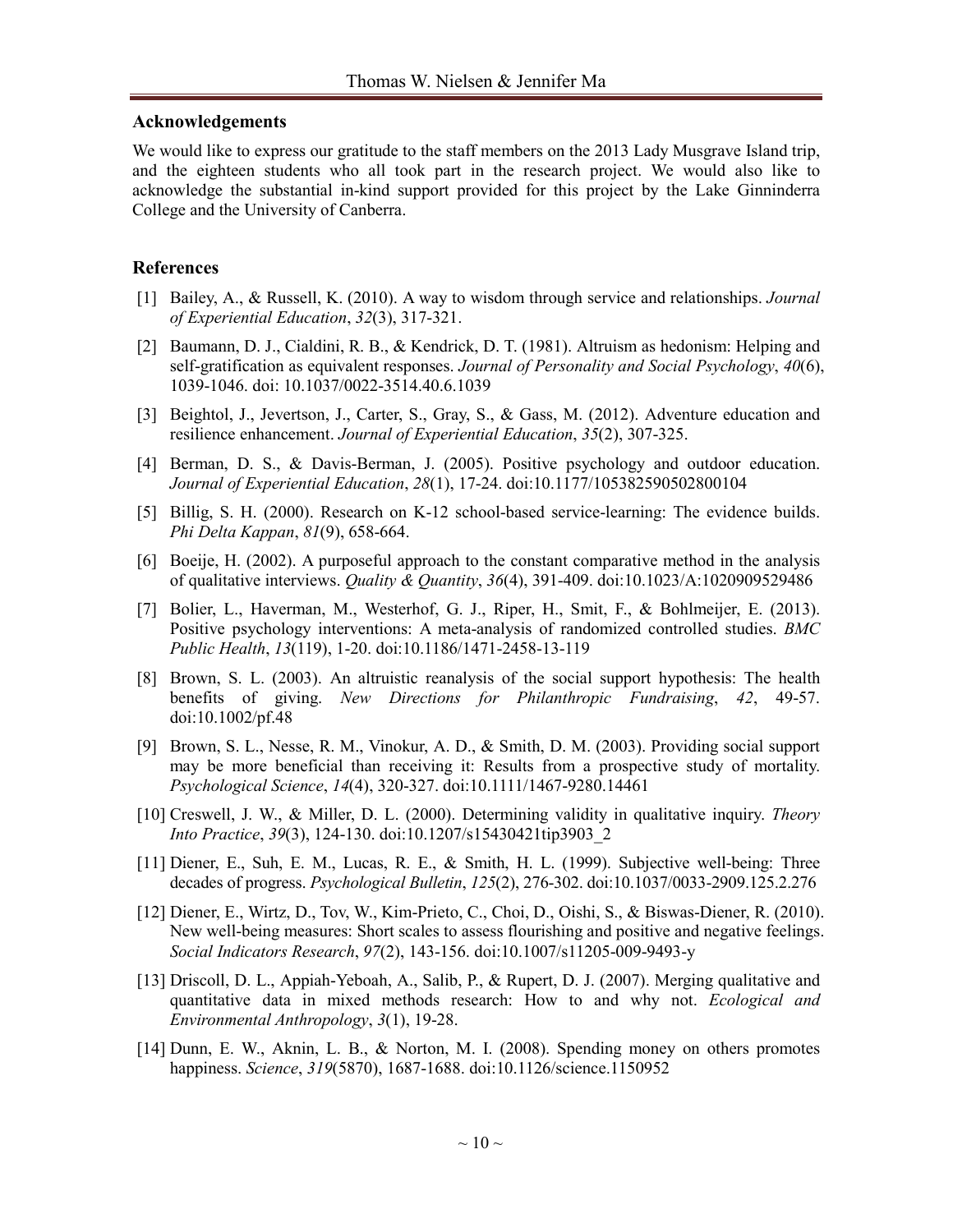- [15] Emmons, R. A., & McCullough, M. E. (2003). Counting blessings versus burdens: An experimental invesigation of gratitude and subjective well-being in daily life. *Journal of Personality and Social Psychology*, *84*(2), 377-389. doi:10.1037/0022-3514.84.2.377
- <span id="page-10-9"></span>[16] Fredrickson, B. L., Cohn, M. A., Coffey, K. A., Pek, J., & Finkel, S. M. (2008). Open hearts build lives: Positive emotions, induced through loving-kindess meditation, build consequential personal resources. *Journal of Personality and Social Psychology*, *95*(5), 1045-1062. doi:10.1037/a0013262
- <span id="page-10-11"></span><span id="page-10-10"></span>[17] Glaser, B. G., & Strauss, A. L. (1967). *The discovery of grounded theory: Strategies for qualitative research*. Chicago: Aldine.
- [18] Hone, L., Jarden, A., & Schofield, G. (2013). Psychometric properties of the Flourishing Scale in a New Zealand sample. *Social Indicators Research*, *119*(2), 1031-1045. doi:10.1007/s11205-013-0501-x
- <span id="page-10-13"></span>[19] Kabat-Zinn, J. (1982). An outpatient program in behavioral medicine for chronic pain patients based on the practice of mindfulness meditation: Theoretical considerations and preliminary results. *General Hospital Psychiatry*, *4*(1), 33-47. doi:10.1016/0163-8343(82)90026-3
- <span id="page-10-3"></span><span id="page-10-2"></span>[20] Keyes, C. L. M., Shmotkin, D., & Ryff, C. D. (2002). Optimizing well-being: The empirical encounter of two traditions. *Journal of Personality and Social Psychology*, *82*(6), 1007-1022. doi:10.1037//0022-3514.82.6.1007
- <span id="page-10-12"></span>[21] Lyubomirsky, S. (2008). *The how of happiness: A scientific approach to getting the life you want*. London and New York: Penguin Press.
- [22] Lyubomirsky, S., Sheldon, K. M., & Schkade, D. (2005). Pursuing happiness: The architecture of sustainable change. *Review of General Psychology*, *9*(2), 111-131. doi:10.1037/1089-2680.9.2.111
- <span id="page-10-0"></span>[23] Mackenzie, S. H., Son, J. S., & Hollenhorst, S. (2014). Unifying psychology and experiential education: Toward an integrated understanding of why it works. *The Journal of Experiential Education*, *37*(1), 75-88. doi:10.1177/1053825913518894
- <span id="page-10-7"></span><span id="page-10-5"></span>[24] Midlarsky, E. (1991). Helping as coping. In M. S. Clark (Ed.), *Prosocial behavior* (pp. 238-264). Thousand Oaks, CA, US: Sage Publications, Inc.
- [25] Nielsen, T. W. (2011). A curriculum of giving for student wellbeing and achievement 'how to wear leather sandals on a rough surface'. In D. Wright, C. Camden-Pratt, & S. Hill (Eds.), *Social ecology: Applying ecological understanding to our lives and our planet* (pp. 151-164). UK: Hawthorn Press.
- <span id="page-10-14"></span><span id="page-10-8"></span>[26] Nielsen, T. W. (2013). *Self care aims*. Retrieved 16 June 2014, from http://www.thomaswnielsen.net/resources/self-care-aims/
- [27] Nielsen, T. W. (2014). Finding the keys to meaningful happiness: Beyond being happy or sad is to love. In A. Batthyany & P. Russo-Netzer (Eds.), *Meaning in Positive and Existential Psychology* (pp. 81-93). New York: Springer. doi:10.1007/978-1-4939-0308-5
- <span id="page-10-4"></span>[28] Overholt, J. R., & Ewert, A. (2015). Gender matters: Exploring the process of developing resilience through outdoor adventure. *Journal of Experiential Education*, *38*(1), 41-55. doi:10.1177/1053825913513720
- <span id="page-10-1"></span>[29] Passarelli, A., Hall, E., & Anderson, M. (2010). A strengths-based approach to outdoor and adventure education: Possibilities for personal growth. *Journal of Experiential Education*, *33*(2), 120-135.
- <span id="page-10-15"></span><span id="page-10-6"></span>[30] Post, S. G. (2005). Altruism, happiness, and health: It's good to be good. *International Journal of Behavioral Medicine, 12*(2), 66-77. doi:10.1207/s15327558ijbm1202\_4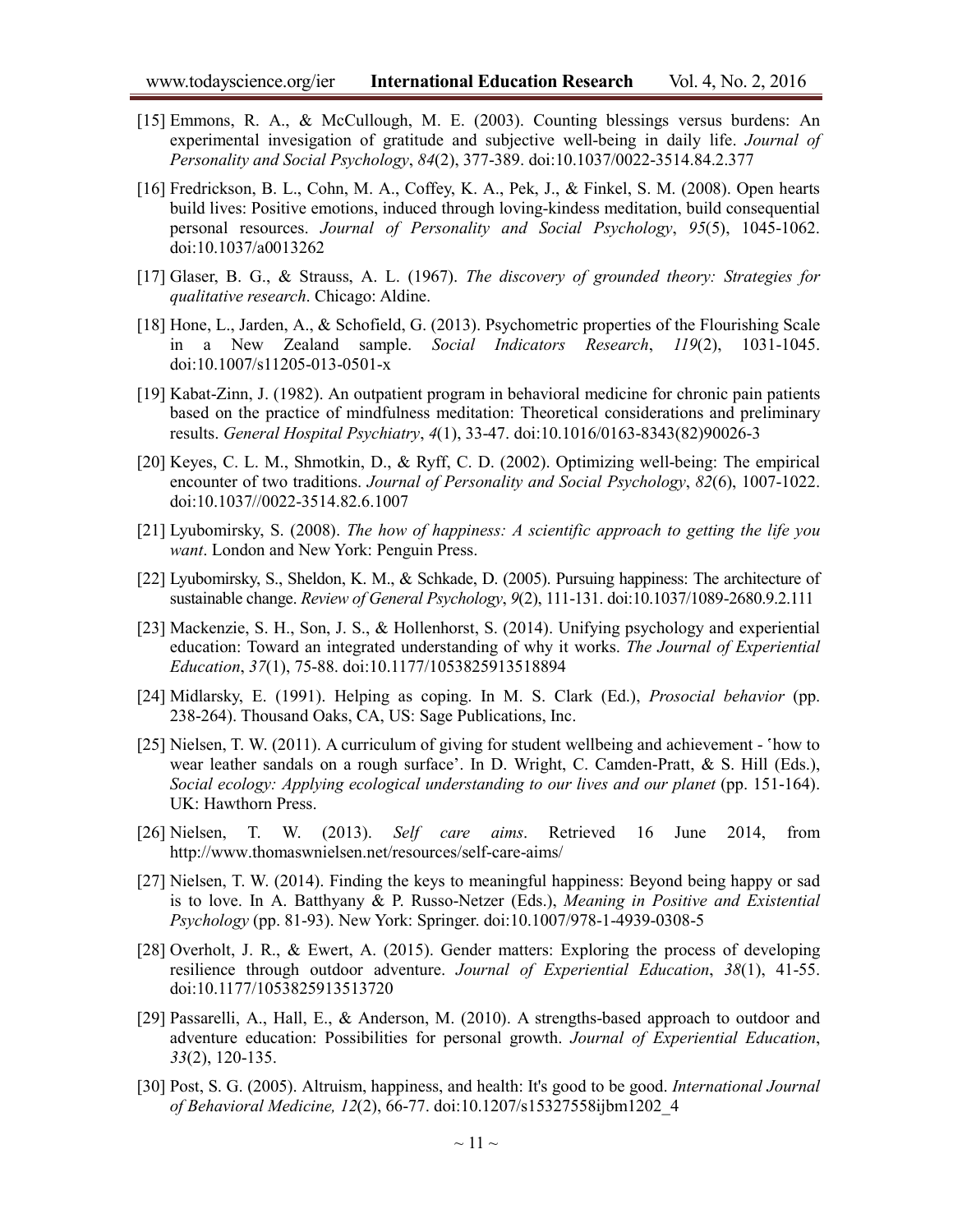- [31] Post, S. G. (2011). It's good to be good: 2011 Fifth annual scientific report on health, happiness and helping others. *The International Journal of Person Centred Medicine*, *1*(4), 814-829.
- <span id="page-11-2"></span>[32] Ryff, C. D. (1989). Happiness is everything, or is it? Explorations on the meaning of psychological well-being. *Journal of Personality and Social Psychology*, *57*(6), 1069-1081. doi:10.1037/0022-3514.57.6.1069
- <span id="page-11-6"></span>[33] Scales, P. C., Roehlkepartain, E. C., Neal, M., Kielsmeier, J. C., & Benson, P. L. (2006). Reducing academic achievement gaps: The role of community service and service learning. *Journal of Experiential Education*, *29*(1), 38-60. doi:10.1177/105382590602900105
- <span id="page-11-5"></span>[34] Schwartz, C. E., Keyl, P. M., Marcum, J. P., & Bode, R. (2009). Helping others shows differential benefits on health and well-being for male and female teens. *Journal of Happiness Studies*, *10*(4), 431-448. doi:10.1007/s10902-008-9098-1
- <span id="page-11-0"></span>[35] Seaman, J., & Gass, M. (2004). Service-learning and outdoor education: Promising reform movements or future relics? *Journal of Experiential Education*, *27*(1), 67-86. doi:10.1177/105382590402700106
- <span id="page-11-4"></span>[36] Sheldon, K. M., & Lyubomirsky, S. (2004). Achieving sustainable new happiness: Prospects, practices, and prescriptions. In P. A. Linley & S. Joseph (Eds.), *Positive Psychology in Practice* (pp. 127-145). Hoboken, NJ: John Wiley & Sons, Inc. doi:10.1002/9780470939338.ch8
- <span id="page-11-3"></span>[37] Sibthorp, J., & Arthur-Banning, S. (2004). Developing life effectiveness through adventure education: The roles of participant expectations, perceptions of empowerment, and learning relevance. *Journal of Experiential Education*, *27*(1), 32-50. doi:10.1177/105382590402700104
- <span id="page-11-9"></span>[38] Sin, N. L., & Lyubomirsky, S. (2009). Enhancing well-being and alleviating depressive symptoms with positive psychology interventions: A practice-friendly meta-analysis. *Journal of Clinical Psychology*, *65*(5), 467-487. doi: 10.1002/jclp.20593
- <span id="page-11-8"></span><span id="page-11-7"></span>[39] Slatcher, R. B., & Pennebaker, J. W. (2006). How do I love thee? Let me count the words: The social effects of expressive writing. *Psychological Science*, *17*(8), 660-664. doi:10.1111/j.1467-9280.2006.01762.x
- [40] Steele, C. M. (1988). The psychology of self-affirmation: Sustaining the integrity of the self. In L. Berkowitz (Ed.), *Advances in experimental social psychology* (Vol. 21, pp. 261-302). San Diego, CA: Academic Press. doi:10.1016/S0065-2601(08)60229-4
- <span id="page-11-1"></span>[41] Veenhoven, R. (2008). Healthy happiness: Effects of happiness on physical health and the consequences for preventative health care. *The Journal of Happiness Studies*, *9*(3), 449-469. doi: 10.1007/s10902-006-9042-1

## **Appendix**

#### **1. Description of Wellbeing Activities**

#### 1.1. *Sunset Solitude, Gratitude and Journaling*

Sunset solitude was an activity designed to provide participants (both staff and students) with a period of daily peaceful reflection. Participants were asked to find a comfortable spot on the beach where they would sit alone with their thoughts, amidst the backdrop of the sun setting. Sunset solitude was an opportune time for students to write down their daily "three things I am grateful for," as well as record their reflections and insights in their journals.